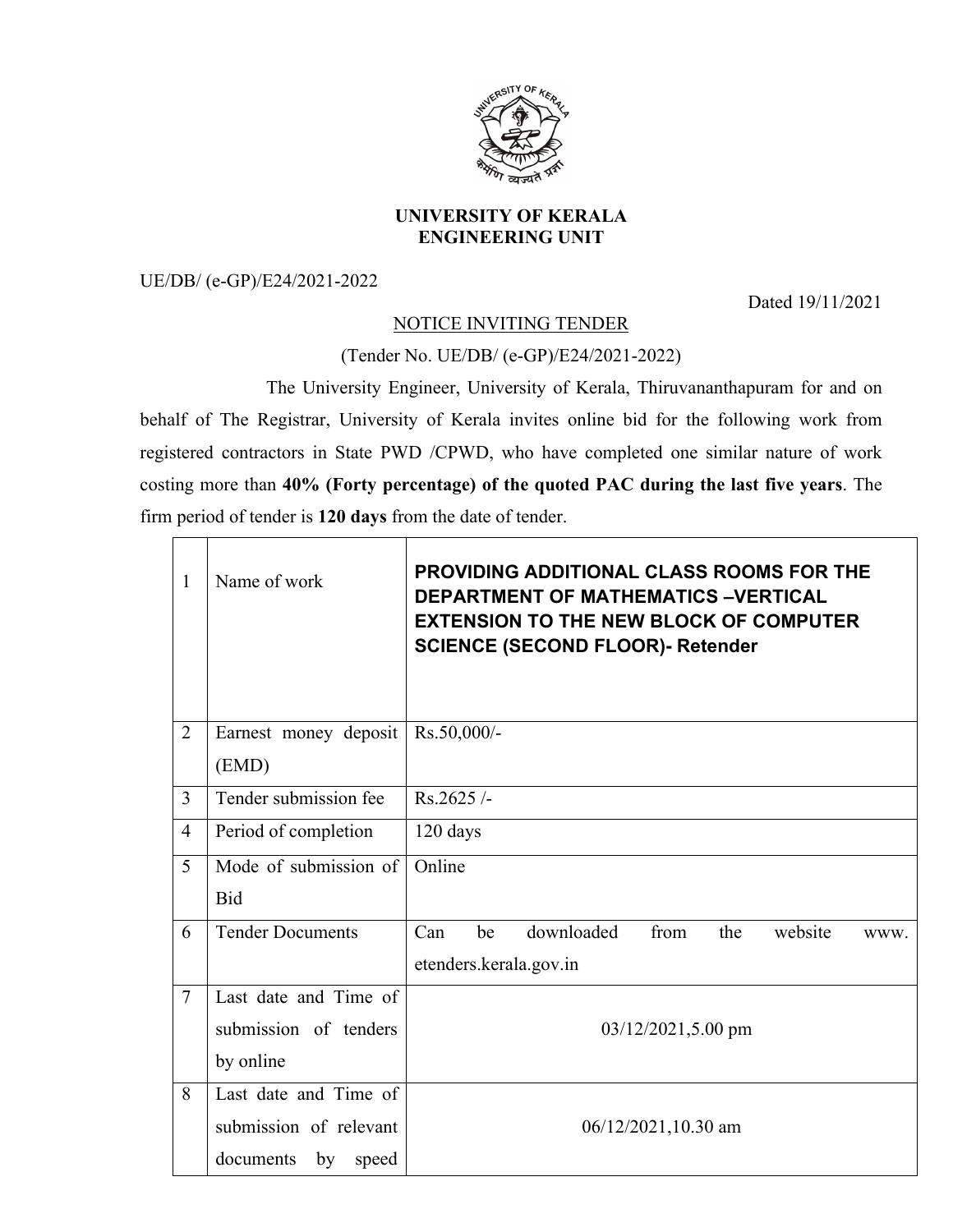|                     | post                      |                     |
|---------------------|---------------------------|---------------------|
| 9                   | of<br>time<br>Date<br>and |                     |
| opening of tender   |                           | 06/12/2021,11.00 am |
|                     | Estimate                  | Rs 44, 42, 372/-    |
| $\boldsymbol{0}$    | PAC(Excluding GST)        |                     |
| Class of contractor |                           | C and above         |
|                     |                           |                     |

General tender documents and tender schedule can be downloaded in A<sub>4</sub> plain size paper free of cost from the website www.etenders.kerala.gov.in. **Duly filled up and signed tender schedule along with relevant documents should also be sent to the Registrar, University of Kerala Palayam Thiruvananthapuram, Pin-695034**, by speed post so as to reach before the date and time specified. The cover containing the documents should superscribe the name of work, tender number, and last date of submission of tender.

Documents to be submitted along with bid through online/ speed post.

| S <sub>I.No</sub> | <b>Through online</b>            | Through speed post                  |
|-------------------|----------------------------------|-------------------------------------|
|                   | Scanned copy of valid            | Copy of valid registration          |
| 1                 | registration, G.S.T certificate, | certificate, G.S.T certificate, PAN |
|                   | <b>PAN</b> certificate           | attested by a gazetted officer      |
| 2                 | Scanned copy of experience       | Copy of experience certificate      |
|                   | certificate                      | attested by a gazetted officer      |
| 3                 | Scanned copy of duly filled e-   | Duly filled e-payment requisition.  |
|                   | payment form                     |                                     |
| 4                 | Form of tender                   | Copy of Form of tender duly         |
|                   |                                  | signed by the contractor            |
| 5                 | Form 83                          | Copy of Form 83 duly signed by      |
|                   |                                  | the contractor                      |
|                   | e-Tender conditions              | Copy of e-Tender conditions duly    |
| 6                 |                                  | signed by the contractor            |

The bids shall be opened at the date and time specified. Further details can be had from the office on the undersigned on all working days during working hours. The bidders are advised to submit their bid well in advance to avoid any kind of network issues. If relevant documents through speed post are not submitted with in time, the tenders will not be considered. The selected contractors have to produce tax invoice at the time of presenting the bill.

The undersigned reserves the right to reject any or all the tenders without assigning any reason whatsoever.